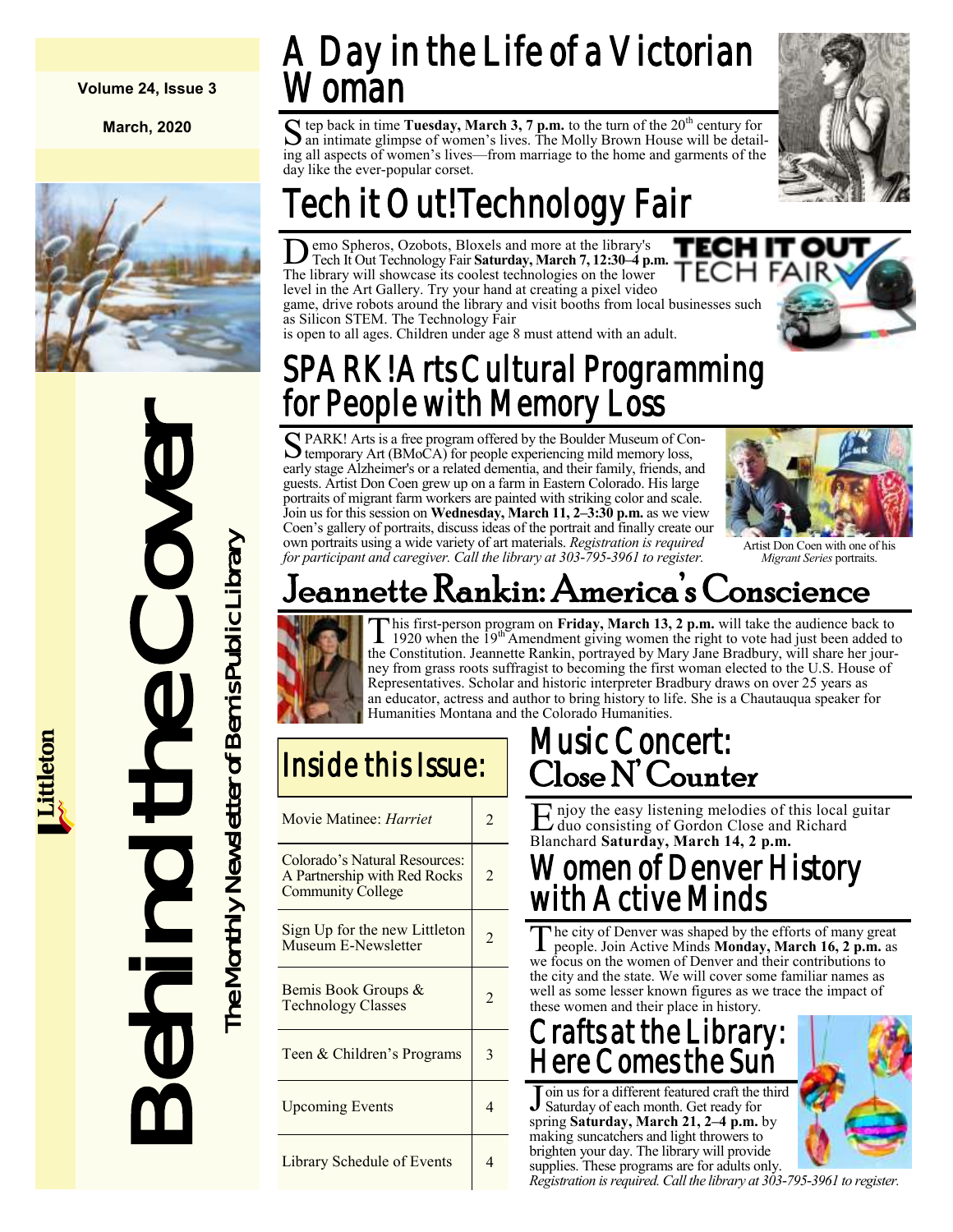## Movie Matinee: Harriet

S ee the extraordinary tale of Harriet Tubman's escape<br>
S from slavery and transformation into one of America from slavery and transformation into one of America's greatest heroes on **Saturday, March 28, 2–4 p.m.** Tubman's courage, ingenuity and tenacity freed hundreds of slaves and changed the course of history. Enjoy popcorn and lemonade at the movie. PG-13.



## Colorado's Natural Resources: A Partnership with Red Rocks Community College

Join us Tuesday, March 31, 6–7:30 p.m. as we partner with students<br>from Red Rocks Community College Park Ranger Interpretation from Red Rocks Community College Park Ranger Interpretation program. Aspiring Park Rangers will present programs on a variety of environmental and natural resource topics. This evening's topics include: Forest Bathing and People of the Platte River Valley.

## *New*! Littleton Museum E-Newsletter



The Littleton Museum has launched a new e-newsletter. To see<br>the first issue click this link: Littleton Museum E-Newsletter. he Littleton Museum has launched a new e-newsletter. To see Sign up by clicking on the blue "Join Our Email List" button. Each quarter the museum will send you their newsletter so you can keep informed about upcoming museum exhibits and events. The e-newsletter will include fun facts about Littleton history and ways you can help support the museum as a volunteer. If you have questions, call the museum at 303-795-3950.

## Book Groups at Bemis

e have a variety of Book Groups that meet throughout the month. Choose a group that suits your interests and join us for some stimulating discussions.

#### **Senior Book Club**

**First Monday of each month at 2 p.m.**

**Mar. 2:** *Evening Class* by Maeve Binchy A group of working-class Dubliners decide to improve themselves by taking an evening class in Italian at the local school. Each has a particular reason for this farfetched idea—and most of them have to do with love.

#### **Wednesday Evening Book Group**

**Third Wednesday of each month at 7 p.m. Mar. 18:***The Readers of Broken Wheel Recommend* by Katarina Bivald 28-year-old Sara from Sweden and 65-year-old Amy from Broken Wheel, Iowa have



exchanged books, letters and thoughts on literature and life for years when Sara decides to accept her unknown friend's invitation to visit. When she arrives, however, she finds that Amy's funeral has just ended. Luckily, the townspeople are happy to look after their bewildered tourist—even if they don't understand her peculiar need for books. Marooned in a farm town that's almost beyond repair, Sara starts a bookstore in honor of her friend's memory.

#### **Books at Buck**

**Fourth Thursday of each month at 1 p.m. at the Douglas H. Buck Recreation Ctr., 2004 W. Powers Ave, Littleton, CO**

**Mar. 26:** *Eleanor Oliphant is Completely Fine* by Gail Honeyman Eleanor Oliphant struggles with appropriate social skills and tends to say exactly what she's thinking. She leads a carefully timetabled life of



avoiding social interactions. But everything changes when she meets Raymond, the bumbling and deeply unhygienic IT guy from her office. When they save Sammy, an elderly gentleman who has fallen on the sidewalk, the three become friends who rescue one another from the lives of isolation they each have been living.

#### **Books & Beer Discussion Group Fourth Thursday of each month at 6 p.m. at Jackass Hill Brewery, 2409 W. Main St., Littleton, CO 80120**

**Mar. 26:** *Lives in Ruins: Archaeologists & the Seductive Lure of Human Rubble* by Marilyn Johnson



Who chooses to work in ruins? What's the allure of sifting through layers of dirt under a hot sun? Why do archaeologists care so passionately about what's dead and buried and why should we?

# Technology Classes

B emis offers *free* computer and Internet classes. To learn about or register for an upcoming class and/or group use of our computer lab, call the library at 303-795-3961.



**Classes and open computer**

**lab are held from 9:30–11 a.m. unless otherwise noted.**

- **Mon., Mar. 2: iPhone Tips & Tricks\***
	- Want to get the most out of your Apple device? If you already have the basics figured out, find out how to customize certain settings and make your iPhone work for you. We'll cover Spotlight Search, Siri, using the Control Center and more. *Registration required.*

**Prerequisites:** iPhone Basics class (or equivalent knowledge of Apple devices) and iPhone with at least iOS 12 installed (contact Bemis if you have questions about what iOS software you have).

**One-on-One Tech Help\***

30-minute sessions by appointment only **Mar. 4, 11 & 25:** 9:30–11 a.m. & 1–3 p.m.\* **Mar. 16 & 18:** 9:30–11 a.m. *only\** Sign up for a 30-minute individualized tech appointment with a librarian to get assistance with anything from Smartphones and Tablets to signing up for an email address. *Registration required.*

- **Mon., Mar. 9: Storing Photos with Google\*** Never misplace a photo file again when you learn how to use Google Photos. We cover how to upload files from a computer, how to organize files in albums and how to download photos. *Registration required.* **Prerequisites:** Computer basics (familiarity with keyboard and mouse), and a Gmail account. Call the library if you need assistance setting up a Gmail account.
- **\*Wed., Mar. 18: Cell Phone Photography, 6–7:30 p.m.**

Learn how to capture moments and memories with just your smartphone. We'll cover tips and tricks for capturing the best image you can, as well as several free photo editing apps to use after you've taken your picture. *Registration required.* **Prerequisites**: Smartphone.

 **Mon., Mar. 23: Facebook for Smartphones\*** Facebook is a great way to stay in touch with friends and family. We'll go over how to use the Facebook app on your smartphone or tablet including how to react and comment on your friend's posts and how to create your own. *Registration required.* **Prerequisites:** Smartphone and a Facebook

account (bring your Facebook password to class).

- **Mon., Mar. 30: Writing a Resume with Word\*** Learn how to use Microsoft Word's formatting tools to create a resume. We will go over special formatting, such as horizontal line breaks, inserting symbols and changing the margins. We also will learn how to save documents as a PDF. *Registration required.* **Prerequisites:** Computer basics (familiarity with keyboard and mouse) and Microsoft Word basics (has used the program before).
- **Open Computer Lab: 9:30–11 a.m.** *Every* **Thursday morning.** *No registration required.*
- *\* These programs require a reservation. Please call 303-795-3961.*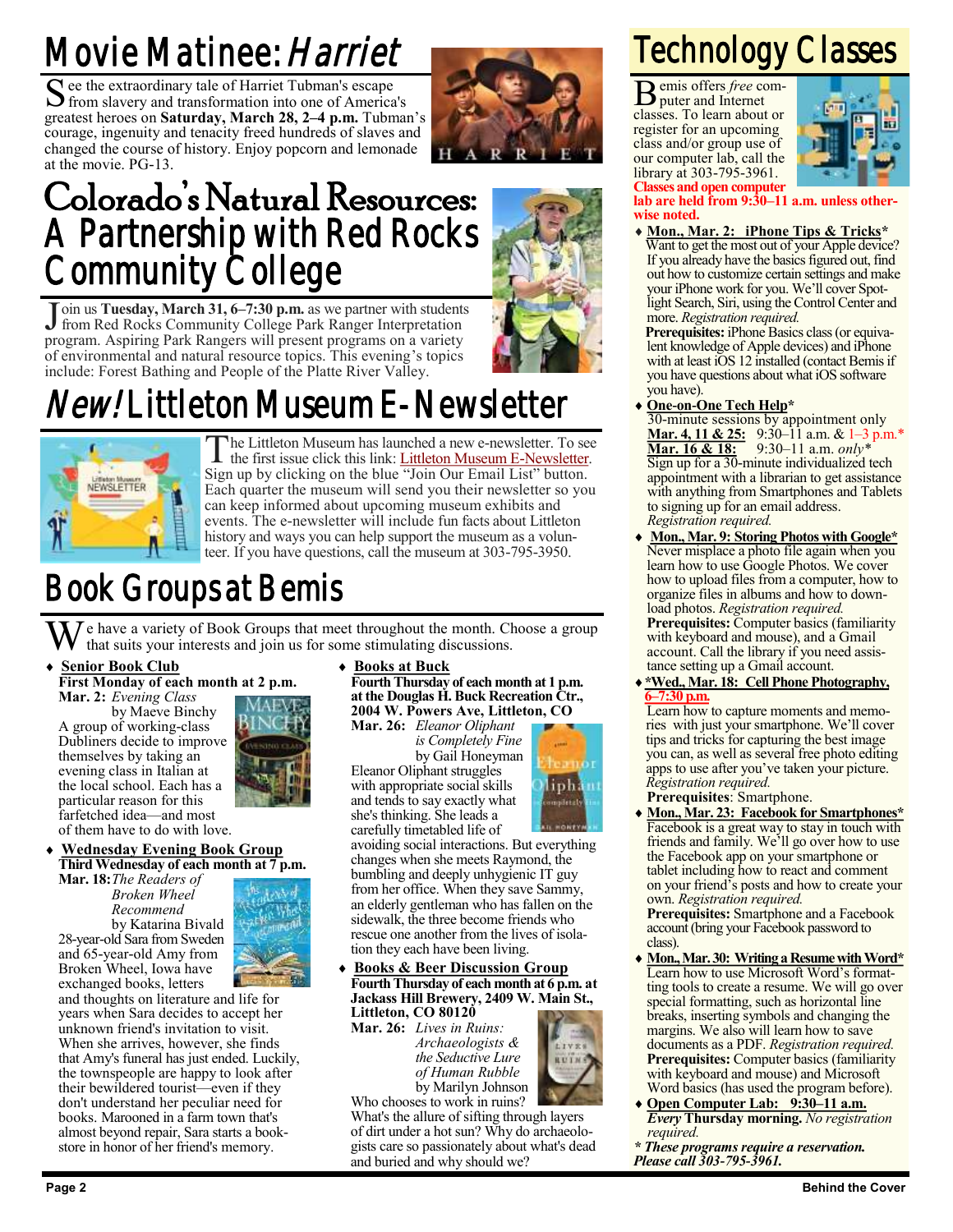

F or more information, call the library at 303-795-3961 and ask for the Teen Deck or send an email to [libem@littletongov.org.](mailto:libem@littletongov.org.)

#### **Board Games @ Bemis!**



**2 nd Thursday of every month, 5:30–8:30 p.m. Mar. 12:** Enjoy food, family, friends and fun with our big collection of board games or bring your own to play. Families,

adults and kids of all ages are welcome to drop in to play for a while, or stay for the whole evening. Pizza and snacks will be served. *No registration required. Open to all ages.*

 **Teen Advisory Group (TAG) 4 th Thursday of every month, 5–7 p.m. Mar. 26:** Enjoy snacks and video games. Give us your feedback and suggestions to help make the library a better place. Active TAG members are invited to an exclusive Laser Tag event in the fall. *No registration required.*

### Fan Club: Anime & Manga

Join us in a celebra-<br>tion of our favorite tion of our favorite comics and animated shows from Japan on **Thursday, March 5, 5–7 p.m.** Snacks will

MANG ANIME

include Pocky and other sweet and spicy treats! Pizza will be served. *Space is limited and registration is required. To register, call the library at 303-795-3961.*

## Pro Photography **Workshop**

L earn how to take an awesome photo from earn how to take an a professional photographer on **Thursday, March 19, 5–6:30 p.m.** Talk

about composition and technique with Alex Embry of Rising Smoke Photography and practice with a professional lighting and backdrop setup*. Space is limited and registration is required. To register, call the library at 303-795-3961.*



## McTeggart Irish Dancers

S ee members of the McTeggart Irish Dance Academy in colorful<br>costumes perform a variety of foot-tapping, high-energy routine costumes perform a variety of foot-tapping, high-energy routines accompanied by rousing traditional Irish music on **Sunday, March 15, 3–3:45 p.m.** A great way for families with kids of all ages to "kick" off St. Patrick's Day celebrations!

## Animal Olympics – A Visit from the Downtown Aquarium

Meet a variety of non-fish animal ambassadors from the Downtown Aquarium on **Tuesday, March 24, 2–2:45 p.m.** Learn about their unique adaptations in this fun and educational animal show. For families with children ages 3 years and older.



## Movie Matinee - Playmobil: The Movie



In this animated action adventure on Thursday, March 26,<br>3–4:30 p.m., a top-secret organization has caused citizens from differ<br>ent lands to vanish into thin air. Against unthinkable odds, an unlikely n this animated action adventure on **Thursday, March 26, 3–4:30 p.m.,** a top-secret organization has caused citizens from differtrio go on a fantastic journey across stunning new worlds as they gather clues for their rescue mission. Snacks will be provided. Children under the age of 8 must attend with an adult. Rated PG. Length: 99 minutes. *Reservations required. Call 303-795-3961 and ask for the Children's Room beginning March 12 to sign up.*

## Gem Finding for Kids

Join Captain Vic, the Science Wizard, on Friday, March 27, 11 a.m.-<br>**J** noon to learn how gems and minerals are formed over millions of years **noon** to learn how gems and minerals are formed over millions of years and discover where many of these specimens can be found in Colorado. After a basic introduction to geology, you'll be transformed into an official "Rockhound" to get some hands-on practice at "mining" gems and minerals to take home for your own personal rock collection. For children ages 4 and older. *Reservations required. Call 303-795-3961 and ask for the Children's Room beginning March 12 to sign up.*





C alling all Dads, grandpas and uncles! Bring you<br>
fun story time with donuts, juice and coffee tree<br> **March 28, 10–10:30 a.m.** For ages 2–6 with caregivers. alling all Dads, grandpas and uncles! Bring your little ones in for a fun story time with donuts, juice and coffee treats on **Saturday,** 

## ng Programs

#### *No regular story times the week of March 23.*

- **All Together Now Story Time: All Ages. Monday at 9:30 or 10:30 a.m. and Wednesday at 10:30 a.m.** Thirty minutes of stories, songs and activities. For kids of all ages, but children under age 3 *must* attend with an adult.
- **Story Box: Ages infant-36 months. Tuesday at 9:30 & 10:30 a.m. and Wednesday, Thursday & Friday at 9:30 a.m.** Thirty minutes of stories and songs for children and a caring adult to introduce the joys of rhythm, rhyme and reading.
- **Preschool Story Time: Ages 3 and older. Thursday & Friday at 10:30 a.m.** Thirty minutes of stories, songs and activities with a *puppet show on March 5 and 6.*
- **Paws to Read: For Kids in Grades K–5. Saturday, March 14, 10 a.m.–noon\*** Kids are able to practice reading to a furry friend. *Call 303-795-3961 to register for a 20-minute spot. Presented by Denver Pet Partners* and *The Delta Society.*